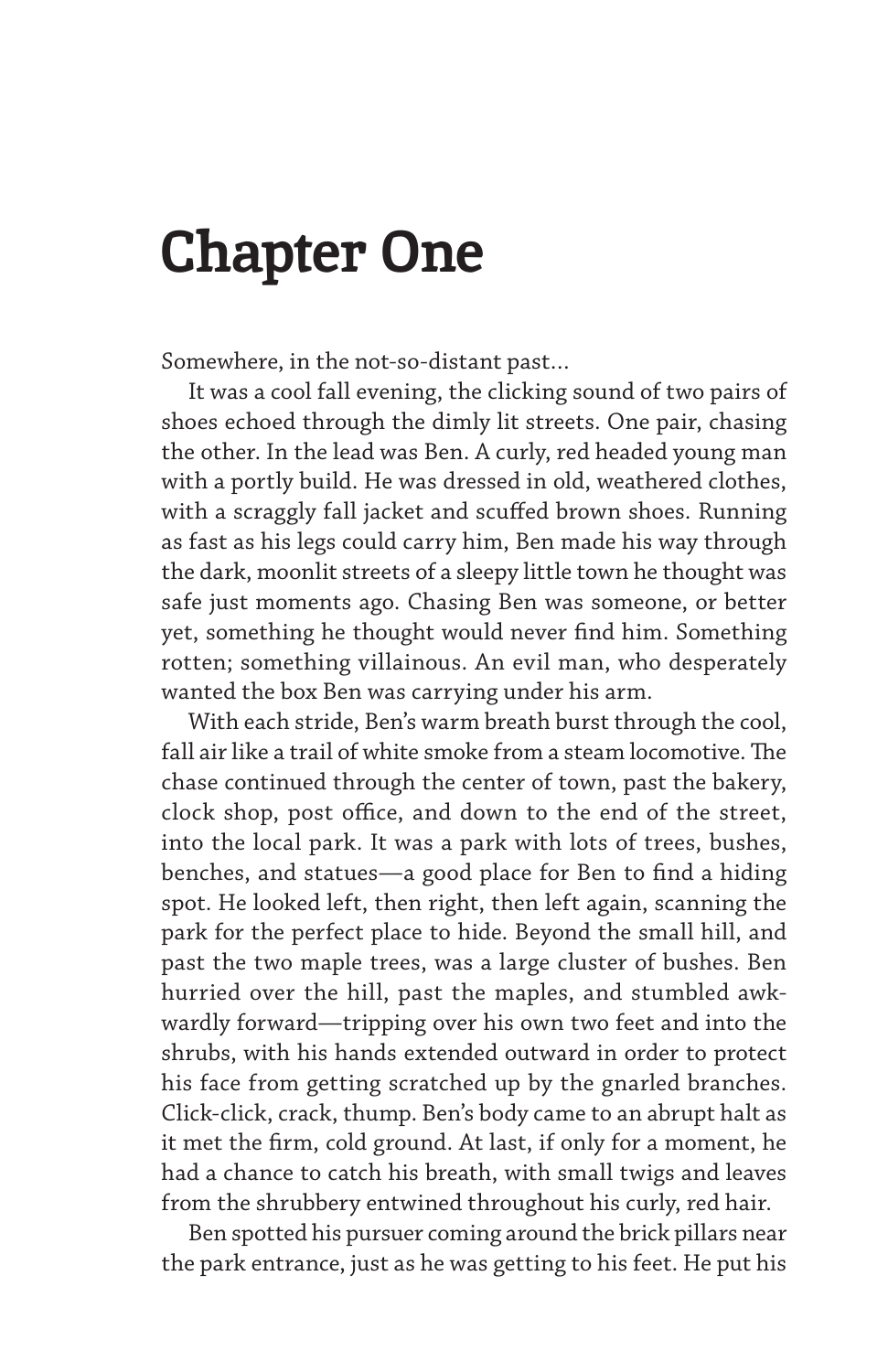hands on his knees, still trying to catch his breath, wondering how did they find me? Did the red hair give me away? Who could have told them where I was hiding? Were there spies in the town? Why is this happening to me? These, and many more thoughts, continued to race through his mind, over and over again. He broke out of the bushes and pressed on through the park, staying merely seconds ahead of the vicious man who was closely following him through the night shadows—no more than a stone's throw away. "Must keep going," Ben mumbled to himself, his body tiring more and more with each stride. His legs, now at the end of their usefulness, could carry him no farther. Ben stopped in the middle of the dimly lit road, near the corner of the candy store and clock shop. He gazed back into the shadows, out of breath, with fear in his heart.

"I can hear you breathing, Ben," said the evil man, with a low, gravelly voice, from just beyond the light of the moonlit street. "I'll take the box now, please, if you would be so kind as to…hand it over." The very sound of his slow, deliberate voice sent chills through Ben's tired body.

"And why do you think I would ever do that?" asked Ben, his lips quivering, hands and body shaking from the cool night air.

"Well, Ben, because quite honestly, it's the only choice you have. You have nowhere left to go."

"There's always more than one choice in a situation like this," Ben replied.

"Well, maybe you're right. Perhaps you do have choices, as in, you could choose to quietly hand over the box resting securely under your arm. Or, you could refuse to do so and suffer the consequences of your poor decision." A pale, thin hand with dirt-filled fingernails slowly appeared from beyond the night shadows—open and ready to receive the box Ben held so dearly in his possession.

Ben acknowledged the greedy hand, slowly gazed downward at the box, returned back to the out-reached hand, then directed his eyes upward toward the darkness, beyond the ghastly hand. Yearning to see the face behind the voice.

"Well, sir, Ben said in a confident tone of voice, you have overlooked a third, and probably the most important, choice that stands before us."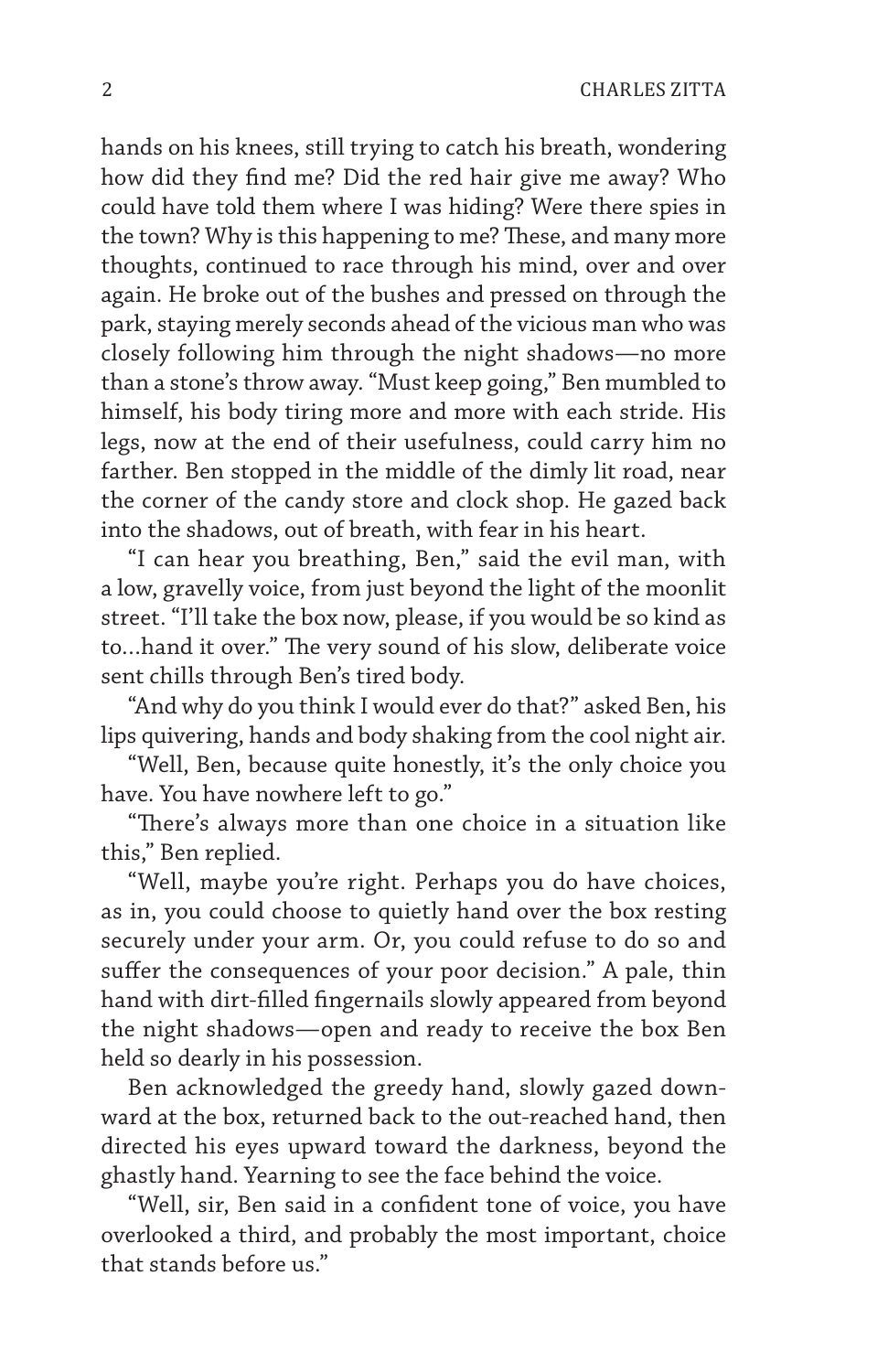The air became quiet and still. Only the chirping of crickets and the hoot of an owl from the nearby woods could be heard. Then…dead silence.

"And what would that be, Ben?" The gravelly and impatient voice beyond the shadows asked, as an evil face slowly emerged from the darkness, beyond the moonlight. It was that of a middle-aged, poorly groomed man. His skin was pale, with a sickly blue cast, and carved in detail with deep, cavernous wrinkles that ran around his eyes, drooling mouth, and forehead—no doubt from years of frowning due to anger and frustration. Layered on top of the wrinkles were smudges and smears of dirt and filth. It was hard to tell one from the other. The whites of his eyes glowed brightly in contrast to his filthy face. As Ben looked closer, he noticed the man's eyes were two different colors. The left was brown and the right blue. Both were filled with the look of a crazed soul that had nothing to lose, except possibly the old wrinkled newsboy hat that sat atop his head. From underneath the hat grew frizzled strands of dark, tangled hair that appeared to have not been washed for quite some time. And as he spit and spat out his words with a sinister smile, his stained, yellow teeth shown from behind a set of crusty, chapped lips.

As the diabolical man's outreached hand edged closer, Ben began to slowly move backwards, away from a fate he did not care to know. The man continued to move closer, his upper body now visible. Ben took another step back. Then, a second later, a pair of skinny legs in old pants appeared. Ben took yet another step back, carefully making sure not to trip on any unforeseen objects. He could now see the man's entire body highlighted by the pale light of the moon. His frame was tall and stick-like, with a pot belly, overgrown feet, and an old brown suit that matched the tattered hat. The stranger's body was a perfect match to his hideous face. But who was he and why did he want the box so badly? And how does he know my name? Ben thought to himself.

"Hey there, Ben."

The two men immediately turned their attention to the woods, both staring as hard as they possibly could, trying to make out exactly where and who the voice was coming from. It appeared to be coming from high up the trees.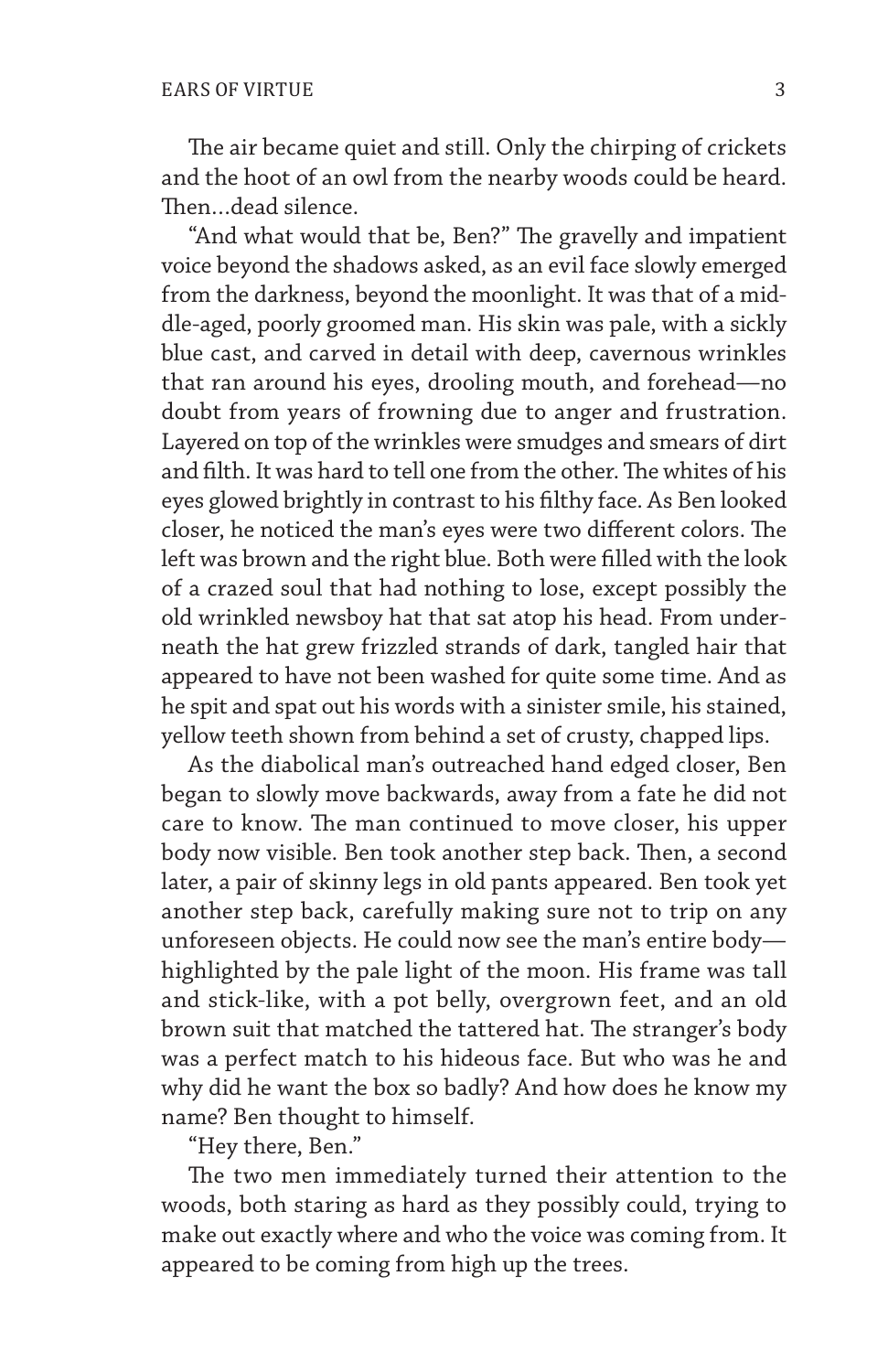It only took Ben and his enemy a brief moment to realize the voice coming from the woods could not possibly be human, as no person would be crazy enough to climb high up in a tree during the middle of the night.

Before the two could think any further, from out of the woods, atop the tallest tree, a brilliantly feathered white owl came swooping down, emerging from beyond the shadow. Highlighted by the moonlight, and effortlessly gliding through the air in miraculous fashion, the unexpected visitor came to rest atop a nearby lamp post, exposing his identity to the astonishment of Ben and his adversary. Both stood frozen like statues, wide-eyed and slack jawed. The talking white owl had indeed caught them off guard.

"Well, aren't you going to say something to me, Ben?" The owl asked.

The two men continued to stare. Still motionless. Still speechless.

The owl spoke again. "You do remember who I am, don't you?"

At that moment, the owl's spoken words ignited Ben's thoughts, as a tidal wave of memories roared through his mind. "That's it!" he said with excitement in his voice. "Alexios, is…is that you? How…how is that possible? You're…you're an animated character. Well, an animated character that never made it past the concept phase. And you're talking to me? Here? Now? I…I don't understand?"

Alexios was an older owl who, in his prime, was quite a specimen to behold. With white and silvery gray feathers, worn talons, and tired yellow eyes, he no longer carried the air of intimidation that once surrounded his presence, especially now that he also wore a pair of black-rimmed glasses to aid his vision. And though the owl had grown older, he had become much wiser, more cunning, and was still very capable of carrying out his duties. After all, he was Alexios, defender of the Kingdom Crystals.

"Well, of course I'm talking to you, Ben. I've been a part of your life for quite some time. Why, let me think. If my memory serves me right, I believe we first crossed paths when my sketch lines were being created at Disney Studios. You were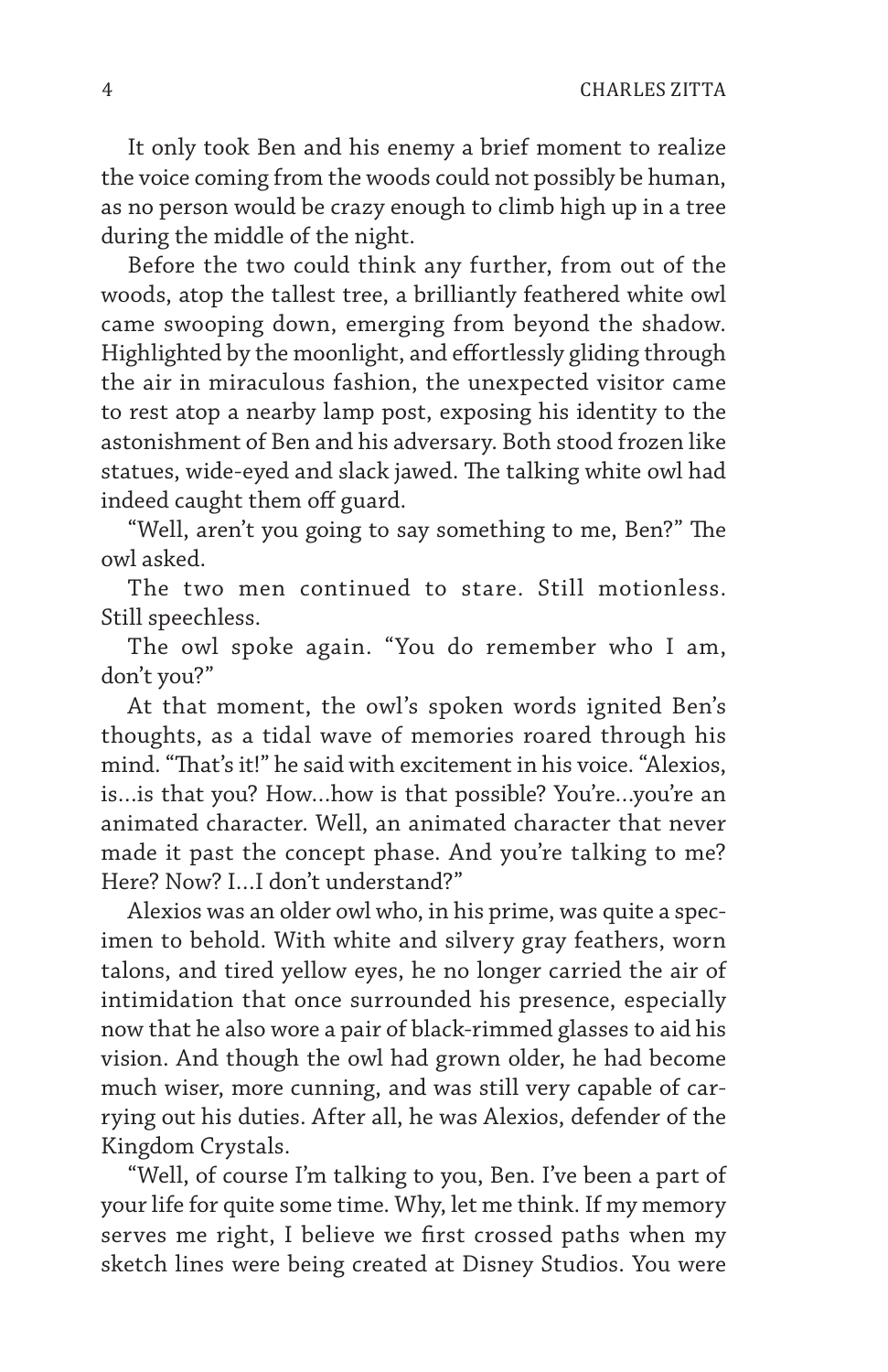just a young lad, sweeping floors in the animation building on weekday evenings after school. On one particular evening, you were cleaning the floor in one of the animator's offices, and there I was, sitting on the drawing board, sketched lines and all. Why, you practically drooled all over me, you did."

Ben scratched his head as he frowned in confusion.

"C'mon lad, surely you remember that night?"

Ben continued to scratch his head, perplexed and still trying to figure out how an animated character could be speaking to him. Here. Now. In fact, he'd become so sidetracked with his thoughts that he had completely forgotten about the villainous man, whose shifty hands were getting closer and closer to snatch away the box that rested securely under Ben's left arm.

"Uh…well. Oh, wait. Now I remember. I was cleaning Mr. Johnson's office and I noticed the sketches of you, scattered all over his desk. I think he was working on facial expression and body movement studies of your character."

"Exactly, my young squire."

"There was one sketch in particular that caught my attention. You were winking. At what, I'm not exactly sure."

"Yes, that's right. I was winking at you, Ben."

"You were?"

"Yes. Is there anything else you can remember from that sketch?"

"Uh…I don't think…"

"Well, let me refresh your memory, young lad."

Frustrated, Ben jumped in to cut off the lecturing owl. "Why do you keep referring to me as young?" Ben was getting a little annoyed with the owl's patronizing references. "I'm a grown man, I am. A young man. But a man none the less."

"Well, lad. Compared to me, you are young. Very young. Why, I'm more than twice your age, and twice as wise, too." The angered owl's eyes became extremely large, and his chest puffed out as he gave Ben a scolding look—similar to what a teacher would give a student for misbehaving.

Ben felt an overwhelming sense of embarrassment suddenly come over him. His face, flushed of any color. "Oh…yeah… right. I forgot. I'm quite…I'm quite sorry for interrupting. Please continue. Yes, please continue."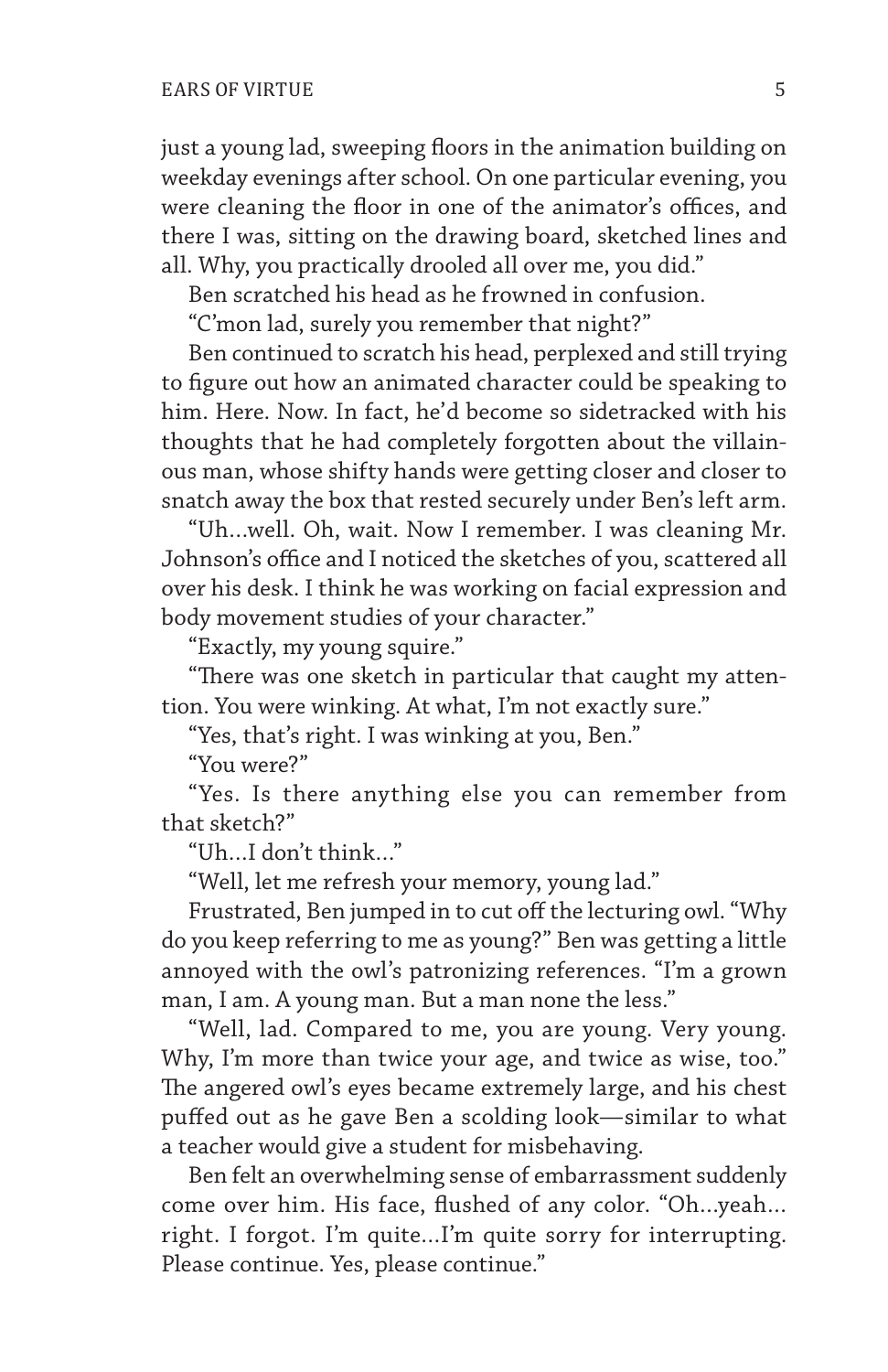Urrrrrr-urrrrr-urrrrr-m-ahemm. Alexios cleared his throat. "Well, then. Now. Where was I? Oh, yes. As I was saying, Ben, not only was I winking at you, I was also pointing to the old red box that was sitting on the shelf behind you.

The villainous man they'd forgotten about now stood right next to Ben, his shifty hands, rolling over and over one another, with nervous excitement, his patience becoming increasingly worn by the second.

Ben was ecstatic. "That's right, Alexios. Mr. Johnson told me about…"

"ENOUGH of this nonsense." The evil man had reached the limit of his patience. His body began to bounce up and down off the ground in shivering convulsions, as if he had been electrocuted. His face turned bright red, his eyes ready to explode out of his head. If he were a cartoon, there would have been steam blowing out of his ears.

The sudden outburst startled Ben, which caused his arm to jerk and allowed the box to break free of his control. As the box spun through the air, a mad scramble of flailing bodily limbs, hands in faces, fingers in ears, and squashed toes ensued. Both men were caught in an unrehearsed, awkwardly funny battle for possession of the mysterious red box.

"Give it to me, Ben."

"Never. It doesn't belong to you."

"Yes, it does. Give it to me now."

"No, it doesn't."

As the battle continued, the box gained altitude, spinning end-over-end between the two crazed men, like a jump ball in a basketball game. Simultaneously, Ben and his adversary leaped into the air to gain control of the box as it continued to spin in suspended animation.

All the while, Alexios was eagerly watching, eyes bulging, wings flapping, pacing back and forth on top of the lamp post, as he tried to figure out what to do. His patience could not take any more of this foolishness. But what was the solution? The great white owl leaped from the post, his wings flapping hard, as he dropped toward the ground, gaining speed as he began to soar high up into the air and disappearing into the silvery blue shadows of the night sky.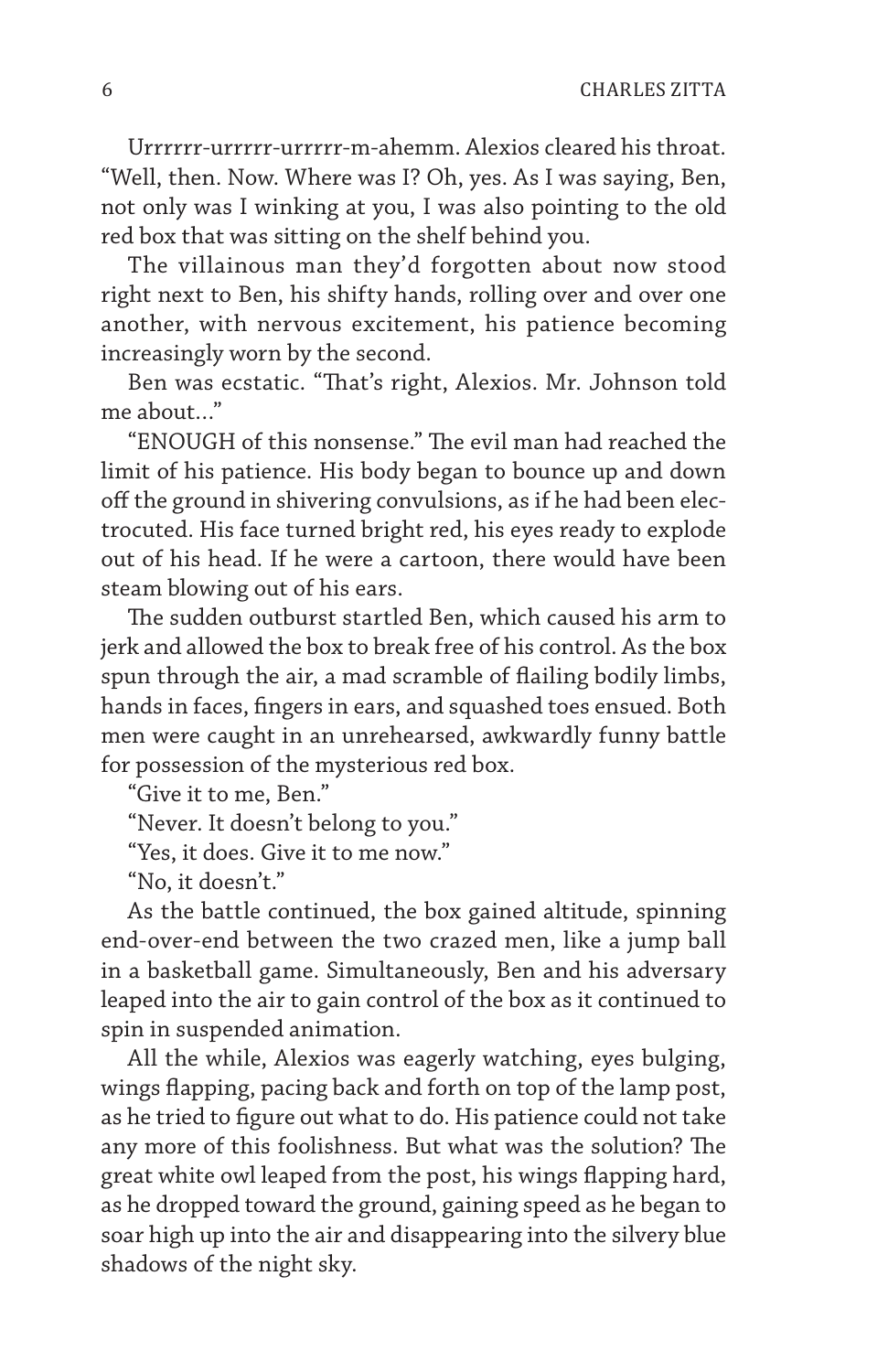Ben and his rival were so wrapped up with their obsession for the box that neither noticed Alexios had flown off into the night air.

And then, clunk. The two men met head-to-head. Their arms and legs became limp as each fell back toward the ground in opposite directions. The box began its rapid descent from above the two fallen bodies, which were both moving slowly in an effort to recover from the collision.

Swooooooosh! Alexios swept in from the sky above like a blurred streak of silver and white, grabbing the box by its twine ribbon. His talons held on tightly as he climbed higher and higher, carrying the box to a nearby tree at the edge of the forest, and far out of reach of the aggravated man with yellow teeth who had come so close to obtaining the mysterious object.

"Hurry Ben, we have little time to waste!" Alexios called out. The sound of Alexios' voice helped Ben regain his orientation. He took a quick glance at his disoriented nemesis, who was still on the ground shaking and rubbing his head from the collision. "I'm coming!" Ben shouted back, as he quickly jumped to his feet and took off running rapidly toward the woods. The young man never looked back, fearing that he might see his enemy chasing closely behind. This fear fueled Ben's energy,as he ran faster and faster, until he was no more than a faint wisp of shadow, melting into the dark silhouette of the woods.

"I'll get you for this, Ben!" Shouted the angered man whose head continued to spin as he sat in disgust, realizing there was no chance to catch the little red-headed fellow now. And more importantly, no chance to get his hands on the red box he had come for. The Dark Thorns would not be happy to hear the news.

Beep-beep-beep-beep-beep-beep-beep-beep. THWAT. The snooze button on the clock was swatted by a very tired, young hand.

"Charlie. Time to get up. C'mon. Up and at 'em. You gotta get going, or you'll be late."

Charlie, about as fast as a frozen snail, rolled over, scratched his head, and yawned. Then he sat up with a look of confusion in his eyes. He wasn't exactly sure if the screaming he had